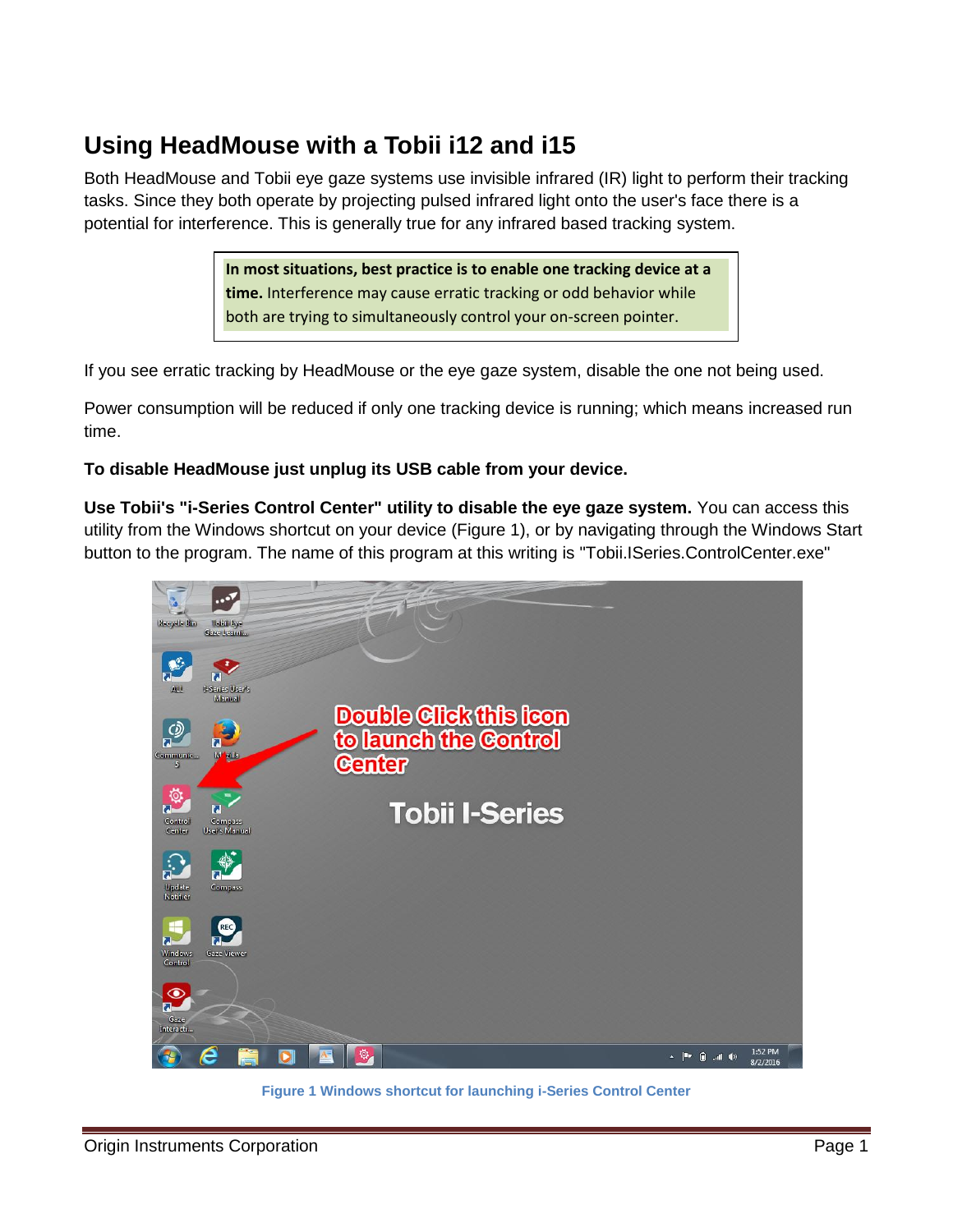If Communicator Software is running, press the configuration button shown in [Figure 2](#page-1-0).



**Figure 2 Settings button when Communicator Software is running.**

<span id="page-1-0"></span>This will open an overlay dialog like that shown in Figure 3. Note that this will partially cover the Communicator screen you have open and may look different than what is shown.

> **Please note the screenshots in this document are from Communicator 5. Your version may look different. However, there will be similar screens with similar options for turning off the eye tracker and its infrared transmissions.**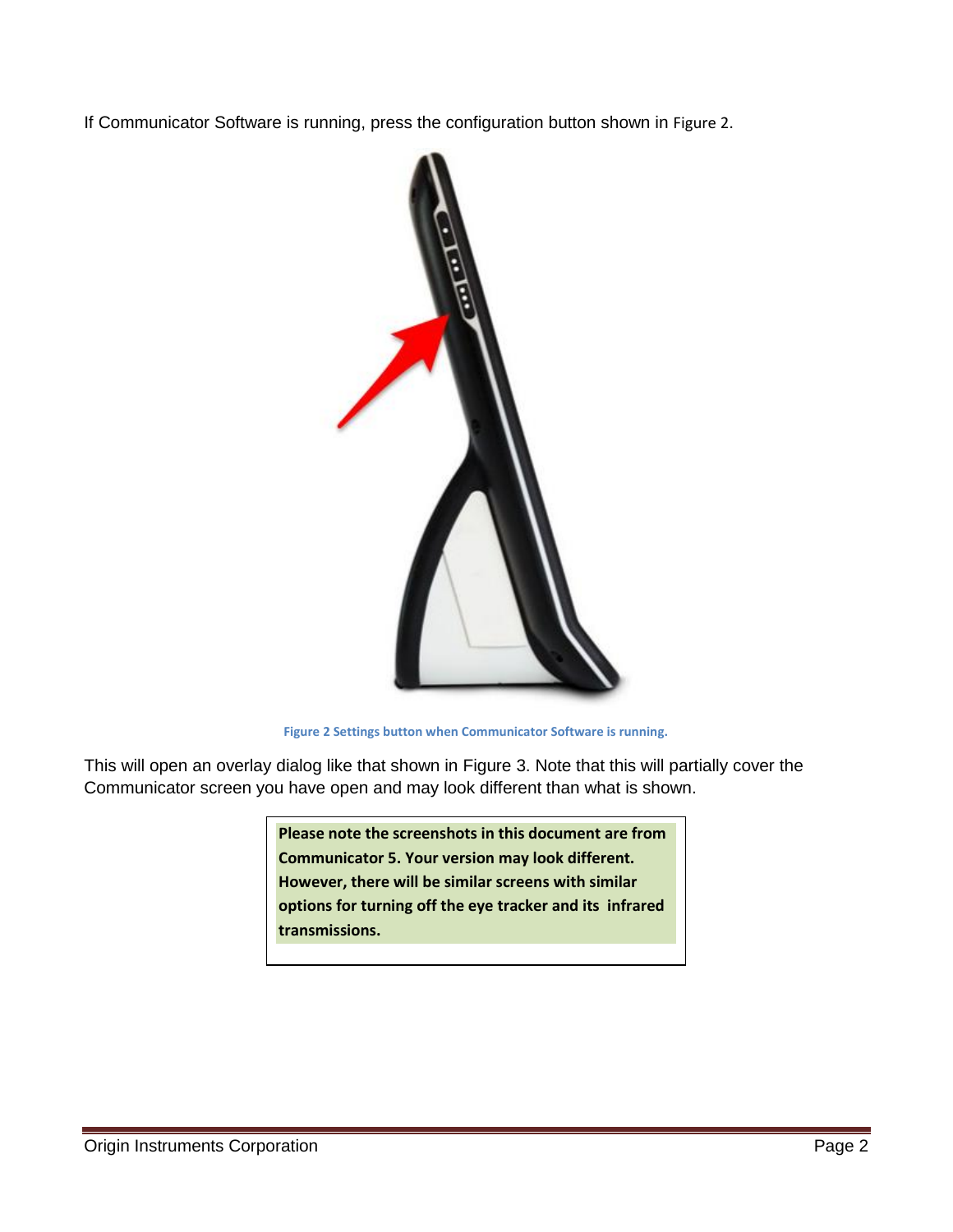

## **Select Advanced Settings**

**Figure 3 Screen overlay resulting from pushing the Settings button.**

**If you select another Input Method from the Advanced Settings panel in Communicator, this will stop eye gaze inputs from controlling cursor movement and item selection, but it will NOT turn off the eye tracking system.** The eye tracking system is still running so it can do other things like the wake-on-gaze feature.

Then open the Advanced Settings dialog shown in [Figure 4](#page-3-0). Select the System tab and then click on the My Device Settings to open the i-Series Control Center shown in [Figure 5](#page-4-0).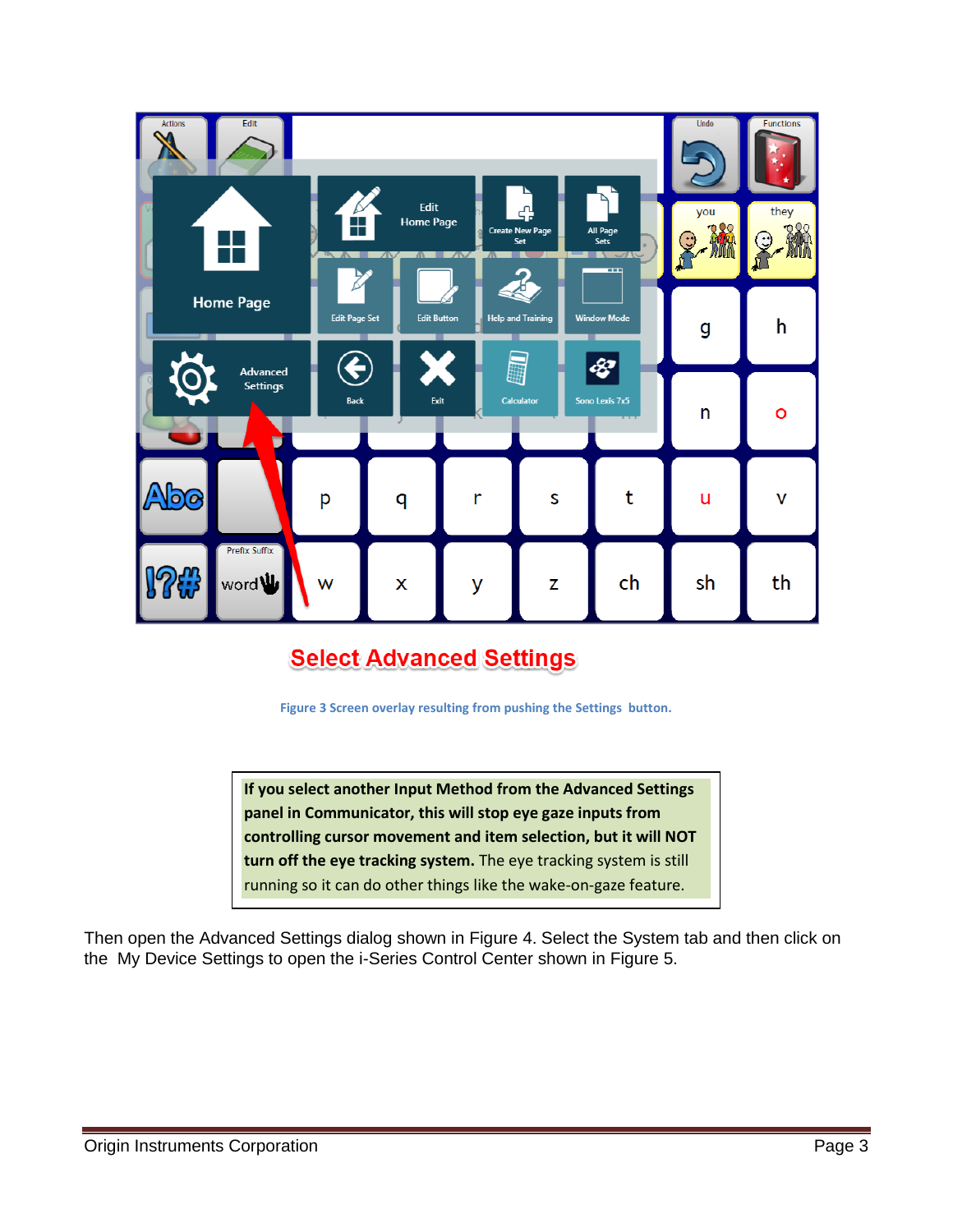

<span id="page-3-0"></span>**Figure 4 System tab of Communicator's Advanced Settings. Select My Device Settings to access the i-Series Control Center.**

Once the Control Center has started select "System" from the left side navigation bar. This will open the control panel shown in [Figure 5.](#page-4-0) At the end of the controls you will see the Eye Tracker section. To disable the eye gaze system un-check the "Enable eye tracker" check box.

> At any time you can go back into this Control Center and simply check the box and restart the eye tracking system. This check box is only and ON/OFF switch.

When you uncheck the box you will get a warning. This warning is there to give you another chance to reconsider and remind you that the Tobii wake-on-gaze will also be disabled. You can check and uncheck this box as often as you like, it will have no negative effects on the device or the eye tracking system.